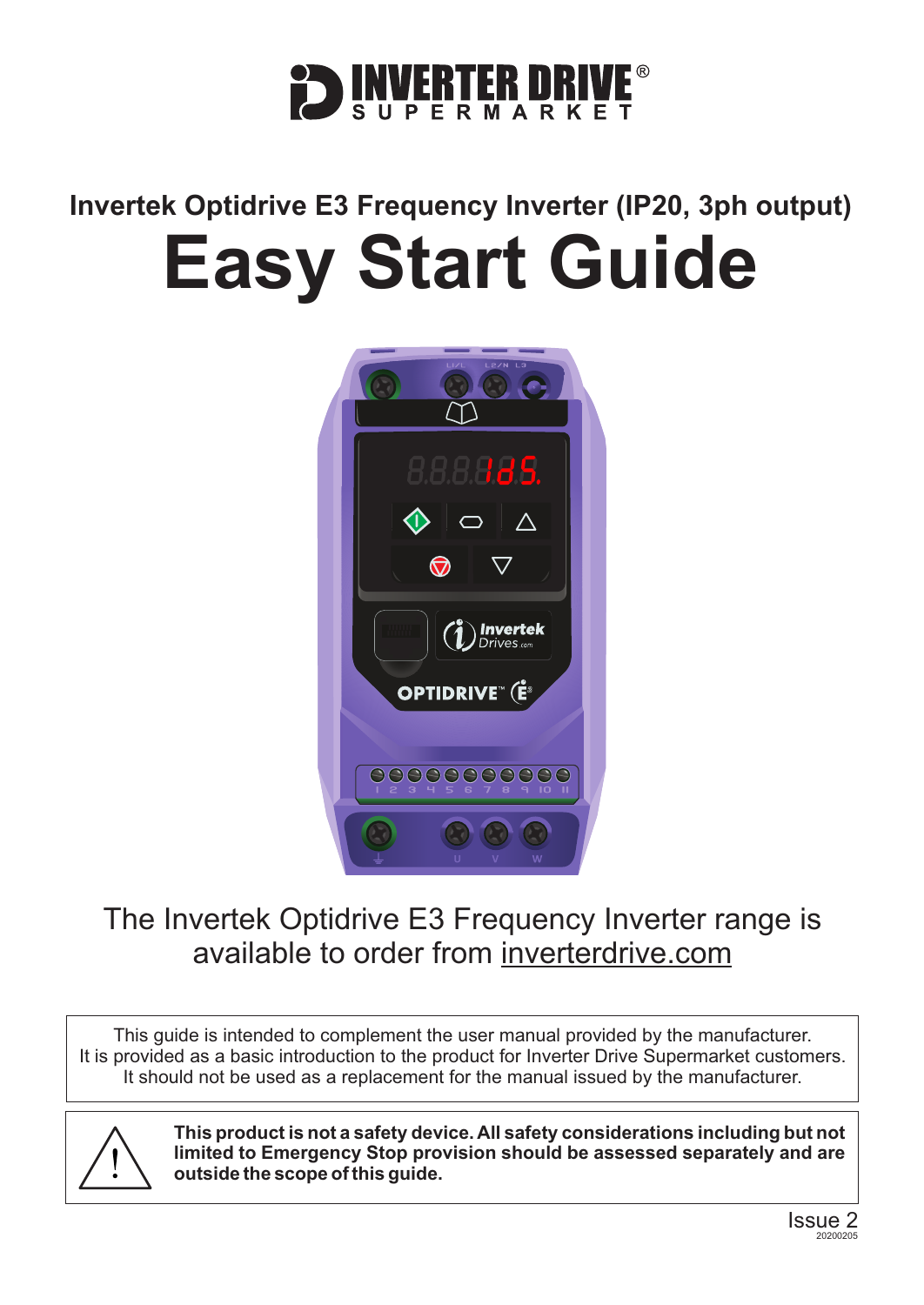

# **Contents**

| Page 1  | Contents                                                                               |
|---------|----------------------------------------------------------------------------------------|
| Page 2  | Power and Motor Connections (Single Phase)                                             |
| Page 3  | Power and Motor Connections (Three Phase)                                              |
| Page 4  | <b>Motor Connections - Star and Delta</b>                                              |
| Page 5  | <b>Parameters - Overview</b>                                                           |
|         | Parameters to set before use                                                           |
| Page 6  | How to set a Parameter value                                                           |
| Page 7  | How to Operate the Inverter from the keypad                                            |
| Page 8  | How to enable/disable Sensorless Vector mode                                           |
| Page 9  | How to connect and configure a Potentiometer<br>for remote speed control               |
| Page 10 | How to connect and configure a Run Forward or<br><b>Run Reverse switch</b>             |
| Page 11 | How to connect and configure a Run/Stop switch<br>with Forward/Reverse selection       |
| Page 12 | How to configure "3-Wire" control with Run<br>Forward Run Reverse and Stop pushbuttons |
| Page 13 | Brake Resistor Connection (size 2 and above)                                           |
| Page 14 | How to Reset the Inverter to Factory Defaults                                          |
|         |                                                                                        |

This guide has been produced by The Inverter Drive Supermarket Ltd.<br>All content, including but not limited to graphics, text and procedures copyright © The Inverter<br>Drive Supermarket and must not be reproduced or altered w All content, including but not limited to graphics, text and procedures copyright © The Inverter Drive Supermarket and must not be reproduced or altered without prior written permission. **©**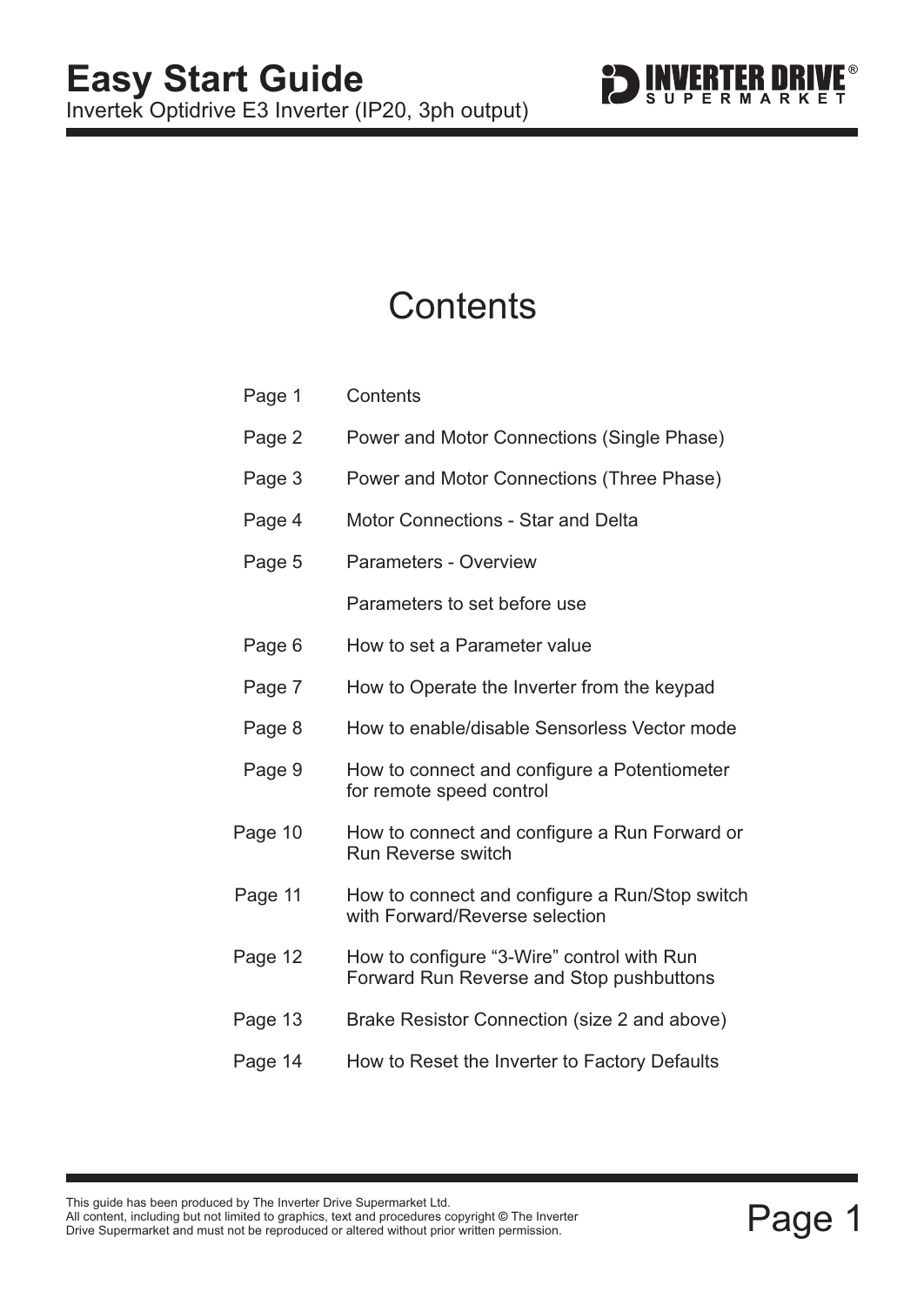

# <span id="page-2-0"></span>1. Power and Motor Connections (Single Phase) **SUPPLY**





**Before commencing, confirm that the Inverter and all cables are completely isolated from the power supply, have been isolated for at least 5 minutes and that the motor is not turning.**

#### **Notes:**

The illustration on the left is based on frame size 1 (ratings to 1.5kW). The terminal layout for frames 2-3 is similar.

Filtered models are supplied with the internal EMC filter enabled. This can be disabled by removing the screw on the side of the unit marked "EMC" (not usually necessary).

The order of the three motor phases determines the initial direction the motor turns. This can be reversed by physically swapping any two phases, or by changing the Inverter parameters.

Use screened cable between the Inverter and Motor. To minimise electromagnetic interference, ensure the cable screen is grounded.

The supply must match the Inverter specification.

Filis guide rias been produced by The filverter Drive Supermarket Etd.<br>All content, including but not limited to graphics, text and procedures copyright © The Inverter<br>Drive Supermarket and must not be reproduced or altere Drive Supermarket and must not be reproduced or altered without prior written permission. This guide has been produced by The Inverter Drive Supermarket Ltd.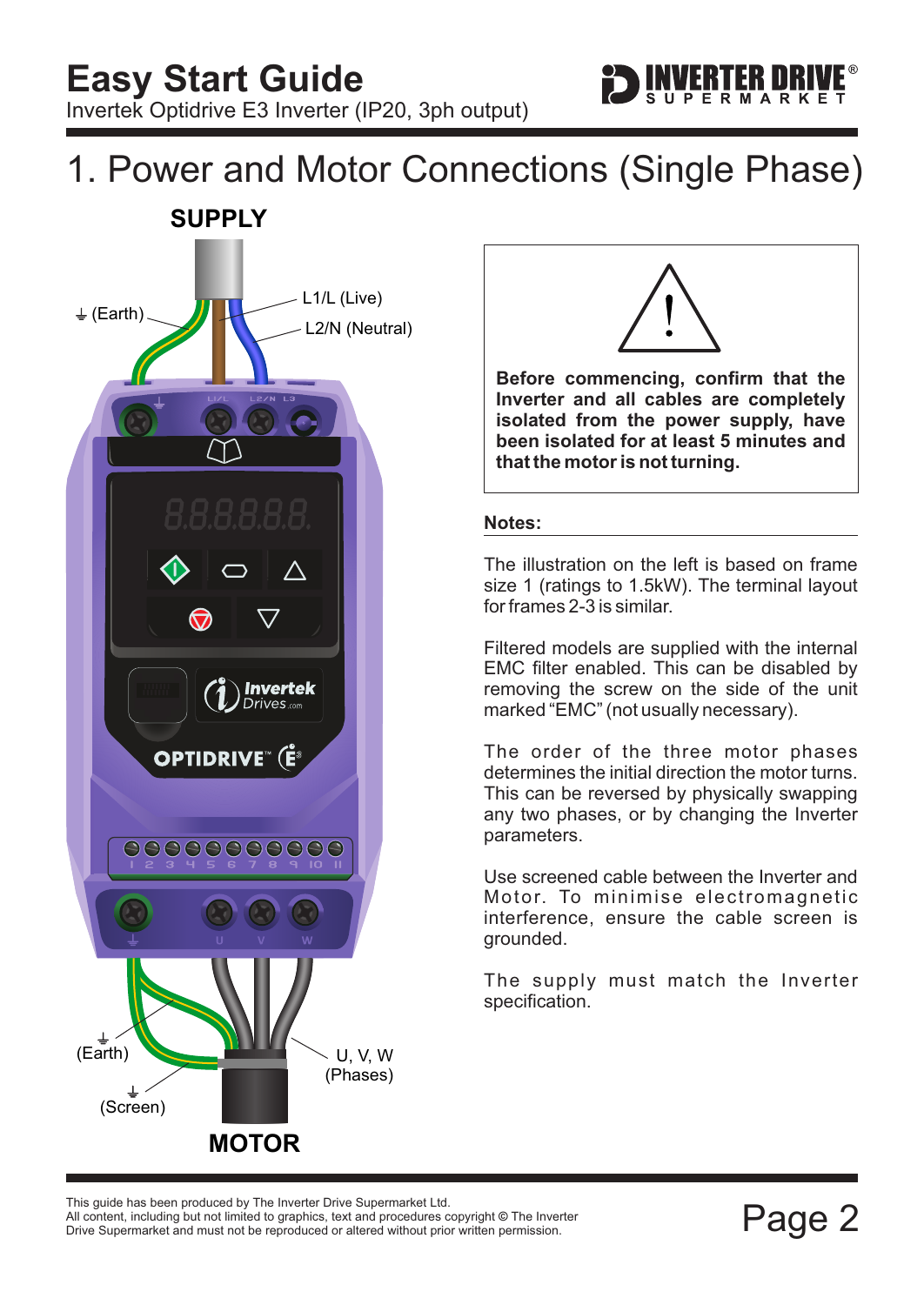

# <span id="page-3-0"></span>2. Power and Motor Connections (Three Phase)





**Before commencing, confirm that the Inverter and all cables are completely isolated from the power supply, have been isolated for at least 5 minutes and that the motor is not turning.**

#### **Notes:**

The illustration on the left is based on frame size 1 (ratings to 1.5kW). The terminal layout for frames 2-4 is similar.

The order of the three supply phases is not important.

The order of the three motor phases determines the initial direction the motor turns. This can be reversed by physically swapping any two motor phases. Or by changing the Inverter parameters.

Use screened or armoured cable between the Inverter and Motor. To minimise electromagnetic interference, ensure the cable screen is grounded.

The supply must match the Inverter specification.

This guide has been produced by The Inverter Drive Supermarket Ltd.<br>All content, including but not limited to graphics, text and procedures copyright © The Inverter<br>Drive Supermarket and must not be reproduced or altered w All content, including but not limited to graphics, text and procedures copyright © The Inverter Drive Supermarket and must not be reproduced or altered without prior written permission.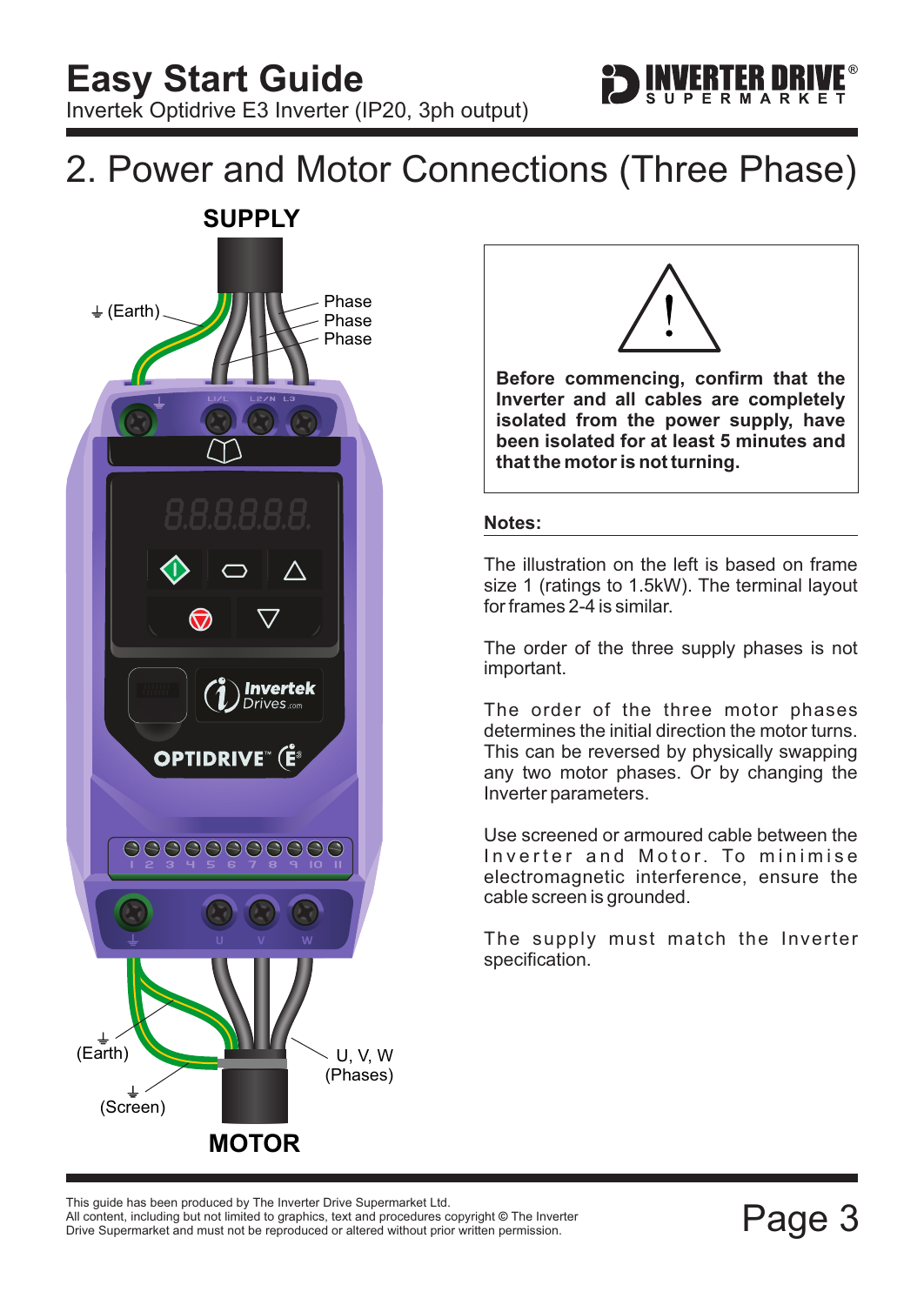

# <span id="page-4-0"></span>3. Motor Connections - Star and Delta

Dual voltage induction motors typically include terminal boxes with six points. The points can be connected together with links in one of two ways to suit one of the two rated voltages.

The two ways of connecting the links are shown below. These are known as "Star" (the higher voltage) or "Delta" (the lower voltage).



#### **The selection of Star or Delta is not optional and must match the supply voltage.**

Dual voltage motor nameplates include symbols to represent voltage and full load current in each configuration.

Delta is represented by a triangle and star by a Y (Wye).

## **3.1 Motor connected in STAR (or Wye):**

For safety purposes, Star (shown opposite) is the default configuration for small motors (usually to 3kW) and is sometimes known as "two at one side".

Only two links are required for Star. Double-up the links if changing from Delta to allow the motor to be changed back in future.

The order of the three phases determines the direction the motor turns.

*Note that the manufacturer recommends that the cable screen is earthed at both ends.*

### **3.2 Motor connected in DELTA:**

The link configuration is shown in the illustration opposite and is sometimes referred to as "three-a-breast".

The order of the three phases determines the direction the motor turns.

*Note that the manufacturer recommends that the cable screen is earthed at both ends.*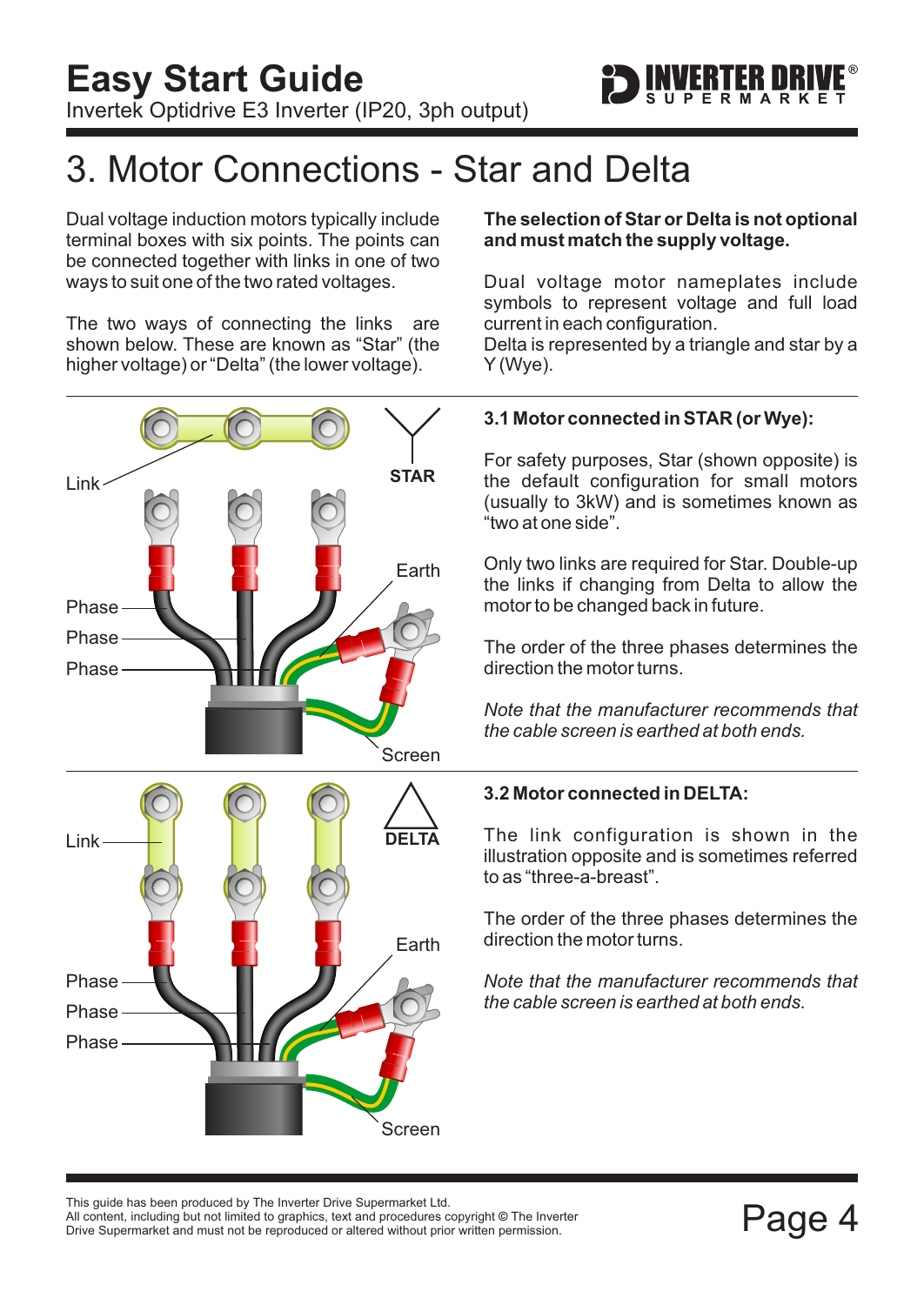

# <span id="page-5-0"></span>4. Parameters - overview

The Inverter contains a number of settings which can be changed to tailor it for use in a wide range of applications. These settings are known as parameters.

Parameters are typically referred to by code or number (eg. P-08 = Motor Rated Current) with a description available in the manual.

The parameters contain critical information essential to the correct operation of the Inverter. Therefore, they should at least be checked by the user before the Inverter is operated for the first time.

The parameters listed in section 5 are intended to provide a starting point to allow for basic operation of the Optidrive Inverter.

# 5. Parameters to set before use

Set the following parameters to allow the Optidrive to control a motor with Run, Stop and Speed Control from the keypad.

If any of the parameters have been changed previously, follow the procedure in [section 14](#page-14-0) to reset the Inverter to Factory Defaults.

# **See [section 6](#page-6-0) to learn how to set a parameter value.**

| <b>Parameter</b> | <b>Description</b>                                             | How to set                                                                                                                                                            |
|------------------|----------------------------------------------------------------|-----------------------------------------------------------------------------------------------------------------------------------------------------------------------|
| $P-01$           | Maximum Frequency (Hz)                                         | Maximum frequency for the Inverter. Default is 50 which suits many applications.                                                                                      |
| $P-02$           | Minimum Frequency (Hz)                                         | Minimum frequency for the Inverter. Default is 0; 3 suits many applications.                                                                                          |
| $P-03$           | First Acceleration Time (s)                                    | Default is 5 seconds; increase or decrease if faster or slower acceleration is required.                                                                              |
| $P-04$           | First Deceleration Time (s)                                    | Default is 5 seconds; increase or decrease if faster or slower deceleration is required.                                                                              |
| $P-05$           | Stopping Mode                                                  | Default is 0, ramped stop. Change to 1 for coast stop; this may suit some fan loads.                                                                                  |
| $P-07$           | Motor Rated Voltage (V)                                        | Rated Voltage of the motor. Set to match the motor nameplate eg 230 V                                                                                                 |
| $P-08$           | Motor Rated Current (A)                                        | Rated current of the motor. Set to match the motor nameplate eg 2.4 A                                                                                                 |
| $P-09$           | Motor Rated Frequency (Hz)                                     | Rated frequency of the motor. Default is 50 Hz; change to suit the motor.                                                                                             |
| $P-10$           | Motor Rated Speed (rpm)                                        | Rated rpm of the motor. Set to match the motor nameplate eg 1460 rpm (min-1) <sup>*1</sup>                                                                            |
| $P-11$           | Low Frequency Torque Boost (%)                                 | Default is rating dependent.<br>Can be changed to improve low speed torque performance if required.                                                                   |
| $P-12$           | <b>Primary Command Source</b>                                  | Default is 0 for terminal control. For keypad or PID control selection is required.                                                                                   |
| $P-13$           | <b>Operating Application Type</b>                              | Default is $\mathbf 0$ (constant torque); can be set to 1 for centrifugal pump or 2 for fan applications.                                                             |
| $P-14$           | <b>Extended Menu Access Code</b>                               | Default is 0. Set to 101 to gain access to "extended" parameters (P-15 to P-50).<br>Set to 201 to gain access to "extended" and "advanced" parameters (P-15 to P-60). |
| $P-15$           | Digital Input Function Selection<br>(Extended Access Required) | Default is 0; will suit most applications. 17 different Macros available.<br>Defaults given in this guide are based on $P-15 = 0$ (default).                          |
| $P-17$           | <b>Switching Frequency</b><br>(Extended Access Required)       | Default is 8kHz. Only change if required; default will suit most applications.                                                                                        |

### **5.1 Parameters to check and values to set**

*\* <sup>1</sup> Changing P-10 from 0 changes all speed-related parameter values to rpm. If P-10 is not changed from 0 speedrelated parameter values are in Hz.*

*Note:* each Optidrive E3 includes a pull-out reference card (marked  $\Box$ ). This contains details of parameters P-01 *to P-14 and the default control terminal configuration.*

This guide has been produced by The Inverter Drive Supermarket Ltd.<br>All content, including but not limited to graphics, text and procedures copyright © The Inverter<br>Drive Supermarket and must not be reproduced or altered w All content, including but not limited to graphics, text and procedures copyright © The Inverter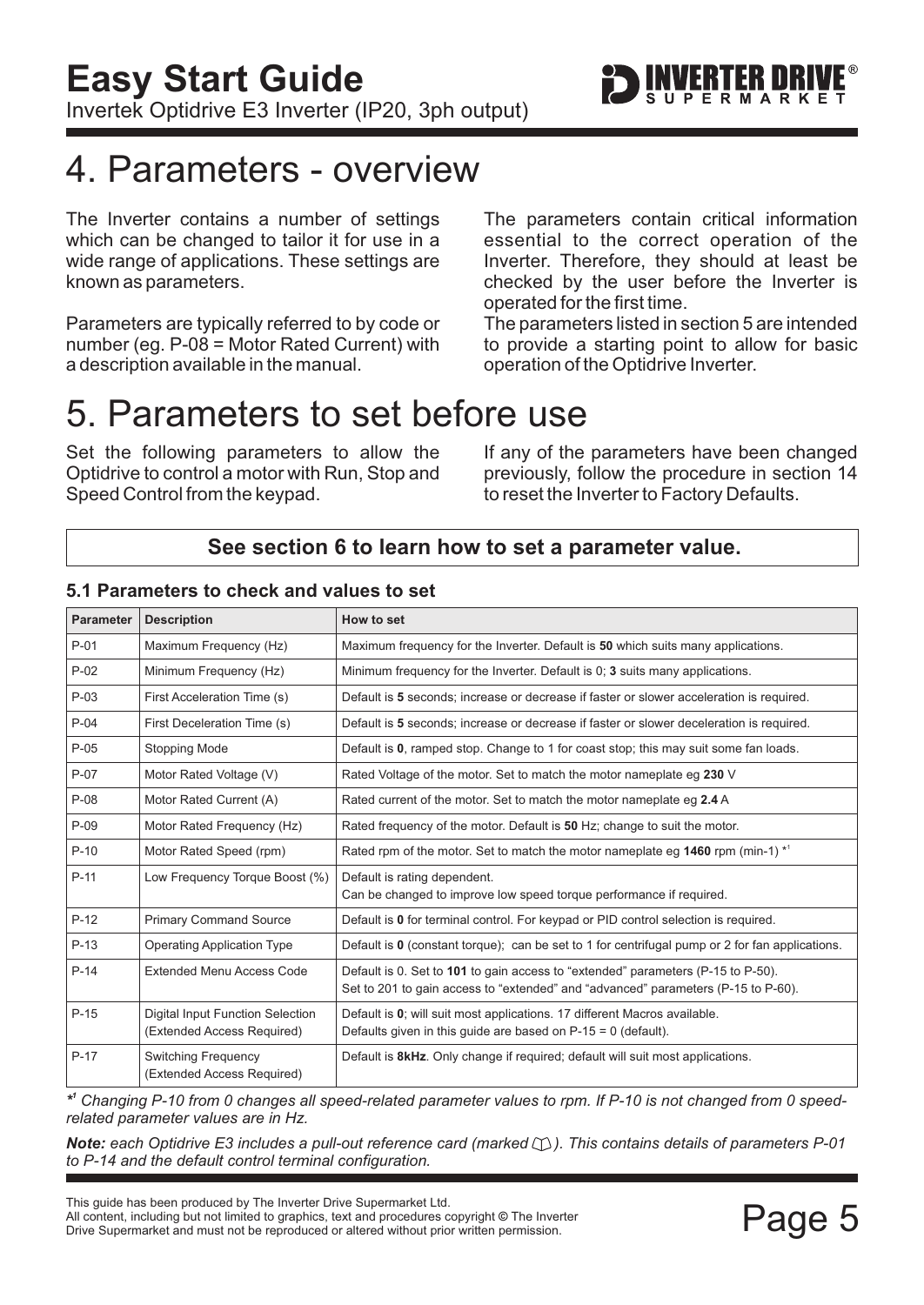

# <span id="page-6-0"></span>6. How to set a Parameter value









To access the parameter list press and hold the navigation key  $\bigcirc$  for approx. 2 seconds.

P-01 or the last viewed parameter will be displayed with the last digit flashing.

### **6.2 Select the required parameter.**

Use the up and down arrow keys to select the required parameter. In this example, select P-08 (Motor Rated Current).

*Note: By default, parameters P-01 to P-14 will be visible. To enable "extended" parameters (P-15 to P-50) set P-14 to 101. For "advanced" parameters (P-15 to P-60) set P-14 to 201.*

### **6.3 Change the parameter value and save.**

*Press the navigation key*  $\Rightarrow$  to show the parameter value.

*Use the up and down arrows keys to change the value as required.*

*Press the navigation key*  $\bigcirc$  to save the changes and *return to the parameter list.*



# **6.4 Return to the main operating display.**

Once all parameter changes are complete press and hold the navigation key  $\bigcirc$  for approx. 2 seconds to return to the main operating display.

*Note: The parameter list or value will automatically return to the main operating display after approx. 20 seconds of inactivity. Any unsaved changes will be lost.*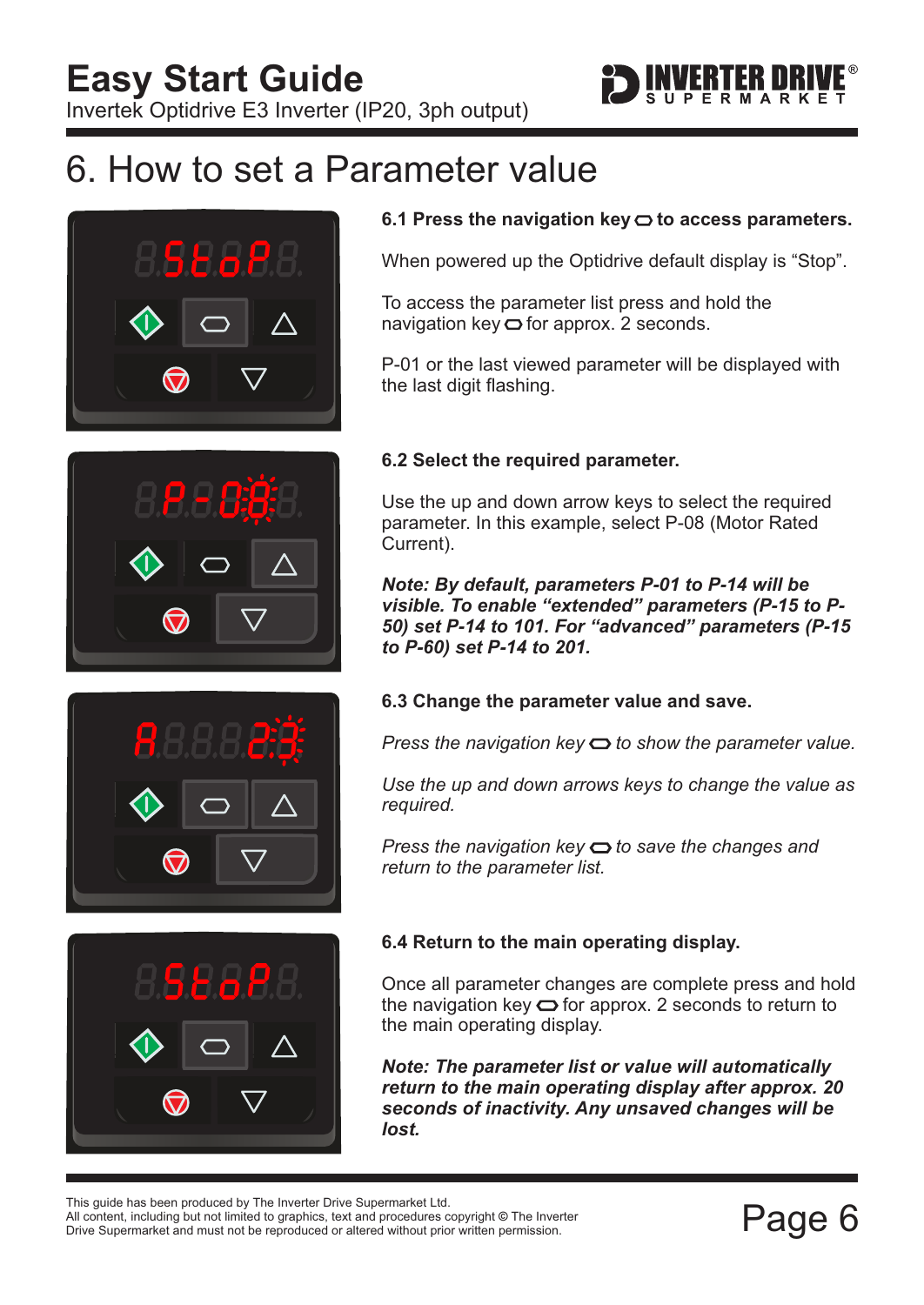

# <span id="page-7-0"></span>7. How to operate the Inverter from the keypad





# **7.1 Select "local" control mode.**

As default, the Optidrive E3 is set to operate from the integrated IO terminals. To operate from the keypad, the Optidrive needs to be set to "local" control.

To do this, change parameter P-12 from 0 to 1. Terminals 1 and 2 must also be linked to "enable" the Inverter (as shown, right).



### **7.2 Set the desired speed.**

Press the red stop key. The set point value in Hz will be displayed (the default value is 0.0).

Use the up and down keys to change the value as required. This value can set to any value between the minimum (P-02) and maximum (P-01) frequencies.



# **7.3 Press the green "RUN" key to start the motor.**

The green key will start the motor. The display will increase from 0.0 as the motor accelerates. The time taken for the motor to accelerate to the desired speed (in seconds) is proportional to parameter P-03. To change the speed whilst the motor is running, use the up and down keys.

*Note: When running, the navigation*  $\bigcirc$  *key can be used to cycle through status values such as current in Amps (A) and Power in kW (P).*



### **7.4 Press the red "Stop" key to stop the motor.**

The red key will stop the motor. The time taken (in seconds) to stop the motor is proportional to parameter P-04. Once the motor is stopped, the display will show "StoP".

*Note: Once the desired speed has been set the start and stop keys will run the motor to/from this value even if the drive is power-cycled.*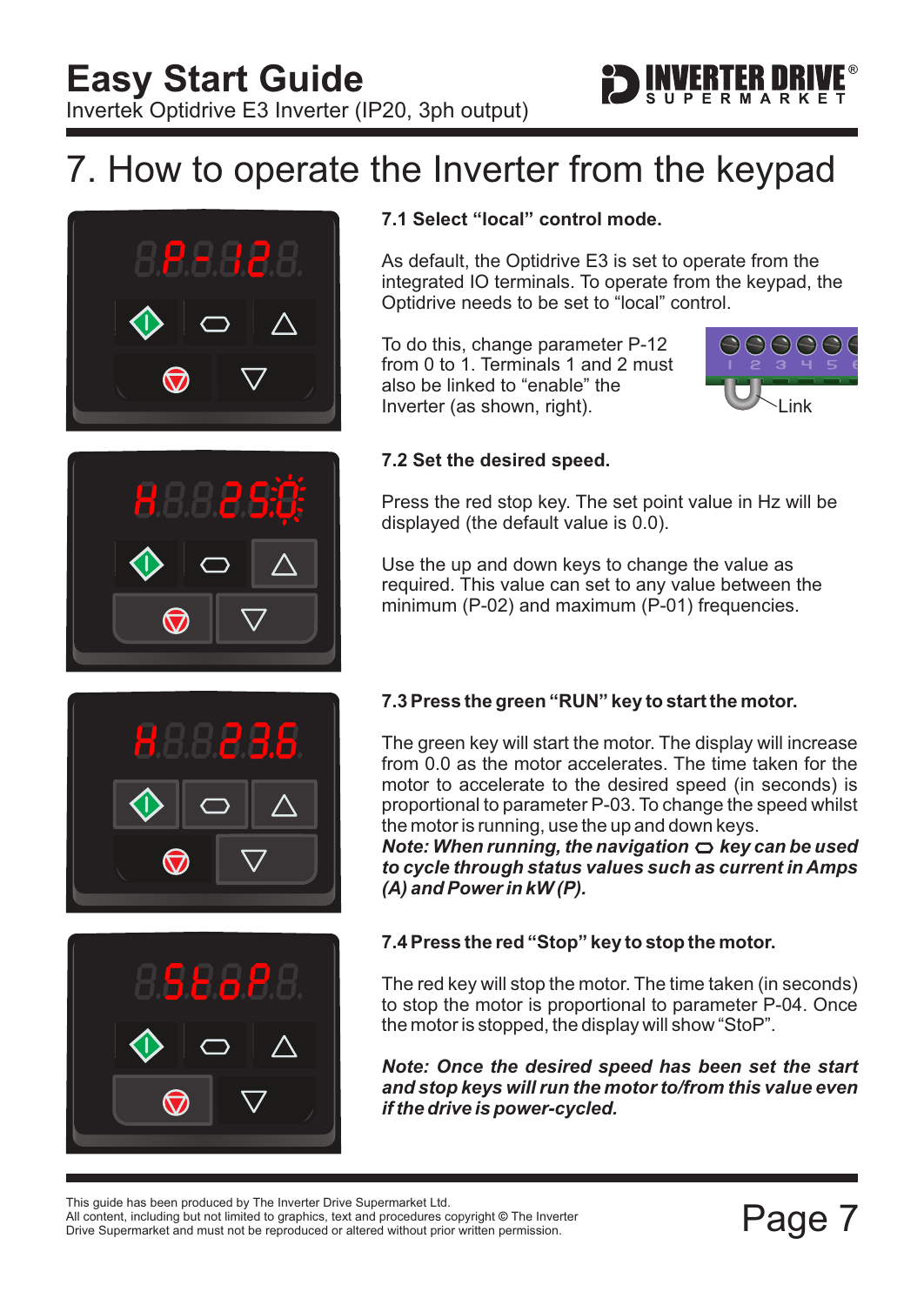

# <span id="page-8-0"></span>8. How to enable/disable Sensorless Vector mode

The standard motor control mode of the Optidrive E3 is Sensorless Vector. By default, the E3 uses the motor parameters for this mode. However, low-speed torque can be improved further by performing an "Autotune".

The Autotune process improves performance by building a model of the motor. This requires the Inverter to operate the motor for a few seconds to gather the necessary data.

To fully enable Sensorless Vector control by performing anAutotune, first set the parameter values specified in 8.1 (below) and then complete the steps described in 8.2 and 8.3.

If Sensorless Vector control is not desired, change parameter P-51 from 0 to 1 to disable Sensorless Vector control and set the motor control mode to simple V/f.

| <b>Parameter</b> | <b>Description</b>               | How to set                                                                                                                                                           |
|------------------|----------------------------------|----------------------------------------------------------------------------------------------------------------------------------------------------------------------|
| $P-14$           | <b>Extended Menu Access Code</b> | Default is 0; set to 201 to gain access to "advanced" parameters (P-15 to P-60).                                                                                     |
| $P-07$           | Motor Rated Voltage (V)          | Rated Voltage of the motor. Set to match the motor nameplate eg 230 V                                                                                                |
| P-08             | Motor Rated Current (A)          | Rated current of the motor. Set to match the motor nameplate eq 2.4 A                                                                                                |
| $P-09$           | Motor Rated Frequency (Hz)       | Rated frequency of the motor. Default is 50 Hz; change to suit the motor.                                                                                            |
| $P-10$           | Motor Rated Speed (rpm)          | Rated rpm of the motor. Set to match the motor nameplate eq 1460 rpm (min-1)                                                                                         |
| P-51             | Motor Control Mode               | Default is 0 for (Sensorless) Vector Control Mode. Default is required for this example.<br>To disable Sensorless Vector mode set to 1 to change to simple V/f mode. |

#### **8.1 Parameters to check prior to an Autotune.**



### **8.2 Start Autotune.**

Once the parameters in 8.1 have been set, select parameter P-52 and press the navigate key to edit the value.

Use the up and down keys to change the value from 0 to 1 then press the navigate key  $\bigcirc$  again to start the Autotune.



### **8.3 The Autotune process.**

There is no visible indication that an Autotune is in progress but motor excitation noise will be heard for a few seconds whilst the required values are measured.

When complete, the value of P-52 will return to 0.

Press and hold the navigate key  $\bigcirc$  for approx. 2 seconds to return to the main operating display.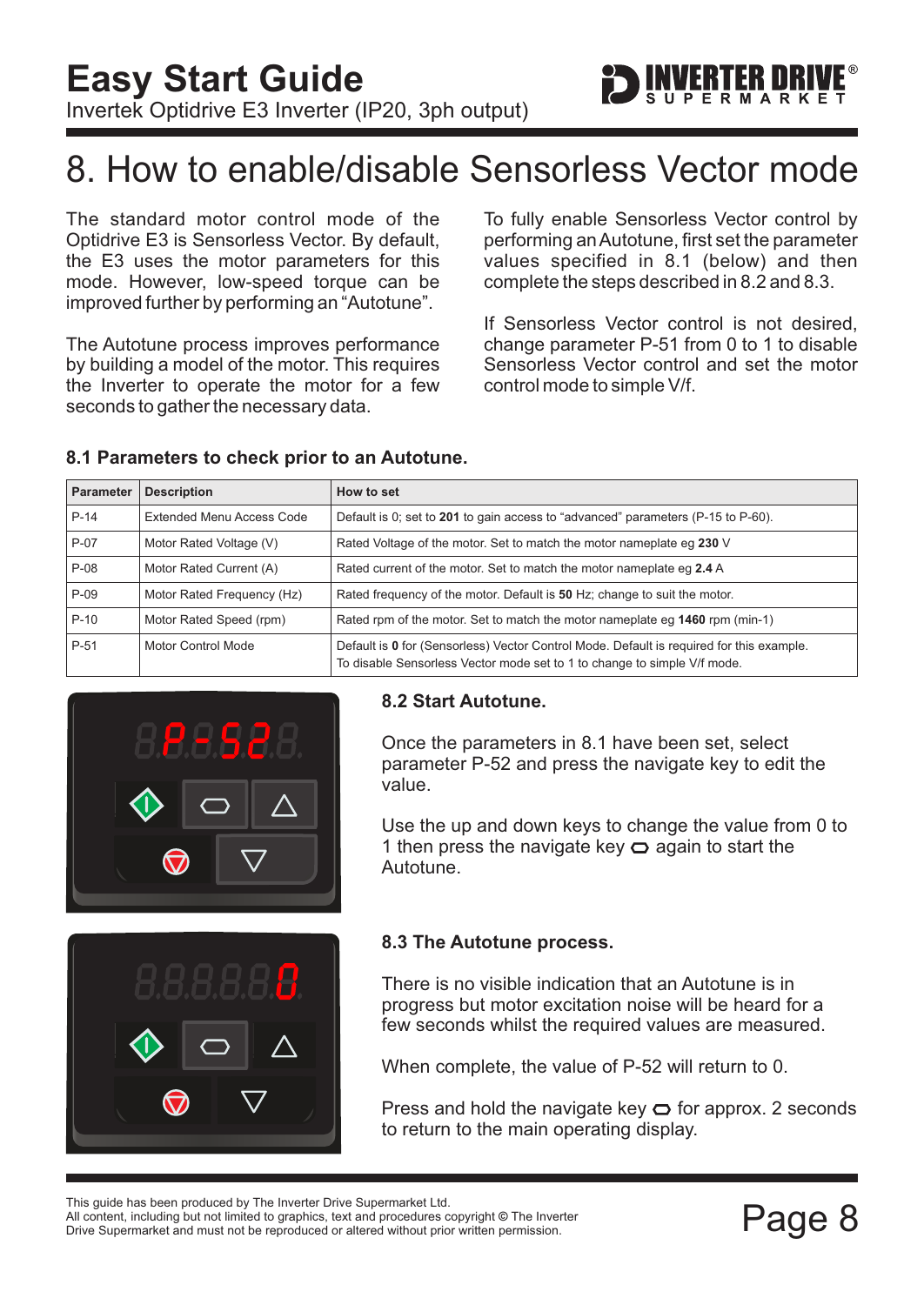

# <span id="page-9-0"></span>9. How to connect and configure a Potentiometer for remote speed control

If speed control via the integrated keypad is unsuitable for the application, a remote Potentiometer can be used instead.

This provides the benefit of allowing motor speed to be controlled from a more convenient location such as a cabinet door (if the Optidrive is cabinet-mounted) or on the machine itself.

Any potentiometer rated from 1kOhm to 10kOhm can be used.

The number of turns depends on the application. Both single and multiturn Potentiometers are available from The Inverter Drive Supermarket at InverterDrive.com.

# **9.1 Parameters to check for remote Potentiometer speed control**

|        | <b>Parameter Description</b>   | How to set                                                                       |
|--------|--------------------------------|----------------------------------------------------------------------------------|
| $P-14$ | Extended Menu Access Code      | Default is 0; set to 101 to gain access to "extended" parameters (P-15 to P-50). |
| $P-16$ | Analogue Input 1 Signal Format | Default is U0-10 (0 to 10V). Default is required for this example.               |



# **9.2 Connecting the Potentiometer**

A wiring diagram is shown in the illustration opposite. The most important connection at the Potentiometer end is the centre terminal or "wiper". The wiper will output a variable voltage between 0 and 10 Volts and should be connected to terminal 6 (AI1) on the Inverter. It is this voltage which provides the speed signal with 0V being slowest and 10V fastest.

The default output frequency at 0V is the minimum frequency of the Inverter. To change this, edit parameter P-02. The default output frequency at 10V is 50Hz. To change this, edit parameter P-01.

If the rotation of the Potentiometer is the opposite to that required (ie. turn anticlockwise to increase speed instead of clockwise) reverse the connections to terminals  $7(0V)$  and  $5(+10V)$ .

Use shielded cable between Potentiometer and Inverter and ensure that the cable screen is connected to the Inverter earth terminal only.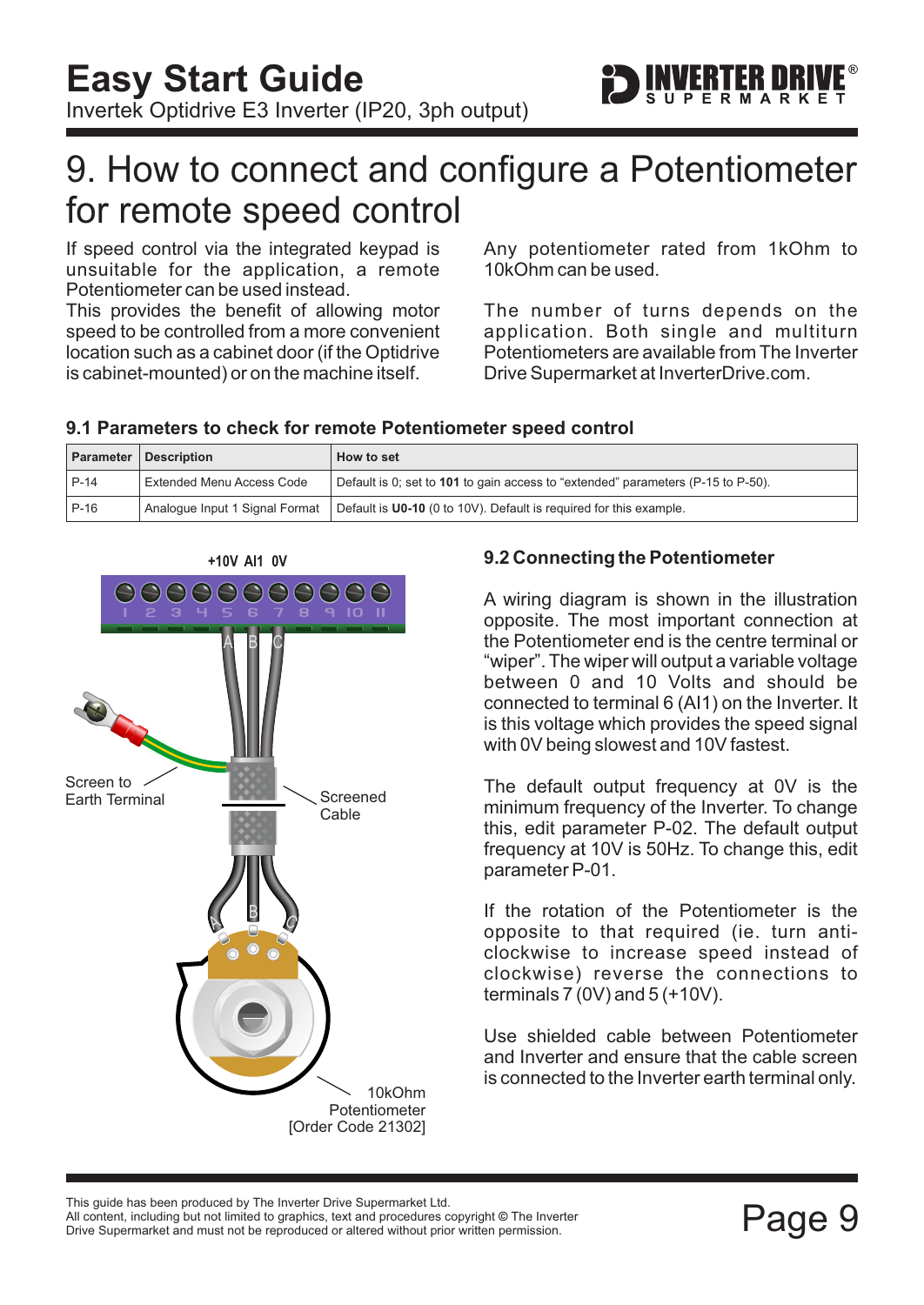

# <span id="page-10-0"></span>10. How to connect and configure a Run Forward or Run Reverse switch

The procedure described in [section 7](#page-7-0) enables Run/Stop operation via the start and stop buttons on the Inverter keypad.

If this is unsuitable for the application, a remote switch can be used instead.

This section explains how to enable 2-wire control with Run Forward / Stop / Run Reverse commands via a single selector switch.

When set to operate in this way, the Inverter can no longer be operated via the integrated keypad.

| Parameter | <b>Description</b>                                             | How to set                                                                                                                                               |
|-----------|----------------------------------------------------------------|----------------------------------------------------------------------------------------------------------------------------------------------------------|
| $P-12$    | <b>Primary Command Source</b>                                  | Default is 0 for terminal control. Default is required for this example.                                                                                 |
| P-14      | <b>Extended Menu Access Code</b>                               | Default is 0; set to 101 to gain access to "extended" parameters (P-15 to P-50).                                                                         |
| P-15      | Digital Input Function Selection<br>(Extended Access Required) | Default is 0; set to 5 to select run fwd/run rev control.<br>This value can be set to 0 if reverse is not required and a 2 position switch will be used. |

### **10.1 Parameters to check for remote Run/Stop**

#### **+24V DI1 DI2**



Switch, 3 Position Normally Open "Run Forward / Stop / Run Reverse" [Order Code 32901]

### **10.2 Connecting the Switch**

A wiring diagram is shown in the illustration opposite.

A suitable 3 position NO (Normally Open) switch should be installed between terminals 1 (+24V), 2 (DI1) and 3 (DI2). The centre position should remain open circuit for stop.

When a connection is made between terminals 1 (+24V) and 2 (DI1), the motor will run forward. When terminals 1 (+24V) and 3 (DI2) are connected, the motor will run in reverse.

If terminals 2 (DI1) and 3 (DI2) are connected to terminal 1 (+24V) at the same time the motor will stop. Parameter P-24 can be used to set the time to stop in seconds.

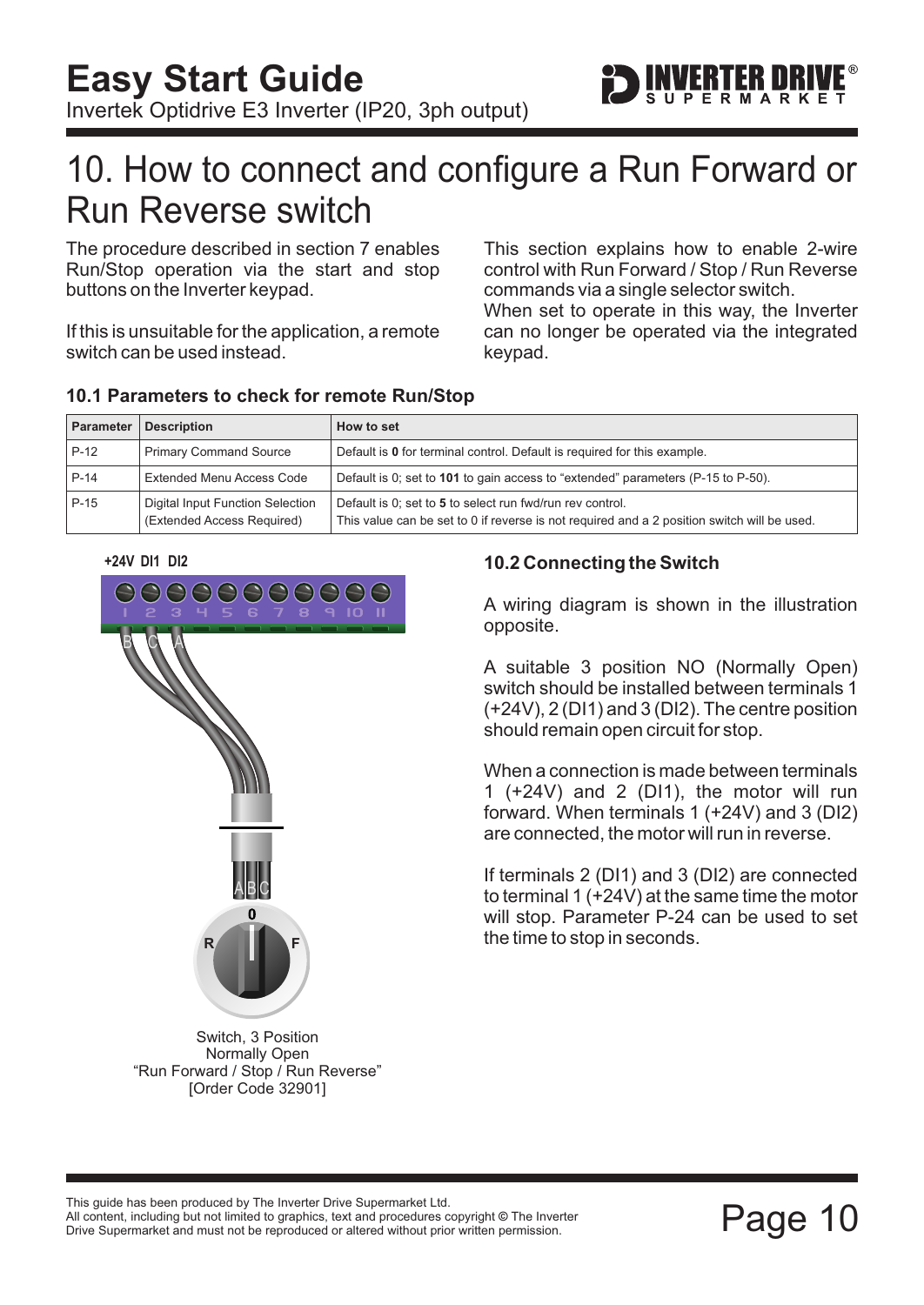

# <span id="page-11-0"></span>11. How to connect and configure a Run/Stop switch with Forward/Reverse selection

The procedure described in [section 7](#page-7-0) enables Run/Stop operation via the start and stop buttons on the Inverter keypad.

If this is unsuitable for the application, remote switches can be used instead.

When set to operate in this way, the Inverter can no longer be operated via the integrated keypad. This section explains how to enable 2-wire control with Run/Stop and Forward/Reverse commands via separate selector switches.

| Parameter | <b>Description</b>                                             | How to set                                                                       |
|-----------|----------------------------------------------------------------|----------------------------------------------------------------------------------|
| $P-12$    | <b>Primary Command Source</b>                                  | Default is 0 for terminal control. Default is required for this example.         |
| $P-14$    | <b>Extended Menu Access Code</b>                               | Default is 0; set to 101 to gain access to "extended" parameters (P-15 to P-50). |
| $P-15$    | Digital Input Function Selection<br>(Extended Access Required) | Default is 0; default is required for this example.                              |

### **11.1 Parameters to check for remote Run/Stop**





## **11.2 Connecting the Switches**

A wiring diagram is shown in the illustration opposite.

Two suitable 2 position NO (Normally Open) switches should be installed: One between terminals 1 (+24V) and 2 (DI1, Run / Stop) and the other between terminals 1 (+24V) and 3 (DI2, Forward / Reverse).

Note that the Forward/Reverse switch only selects the direction of rotation - it will not start or stop the motor. The direction can be set either before the motor is started or whilst it is running.

If the application only requires the motor to turn in one direction, the Forward/Reverse switch can be omitted.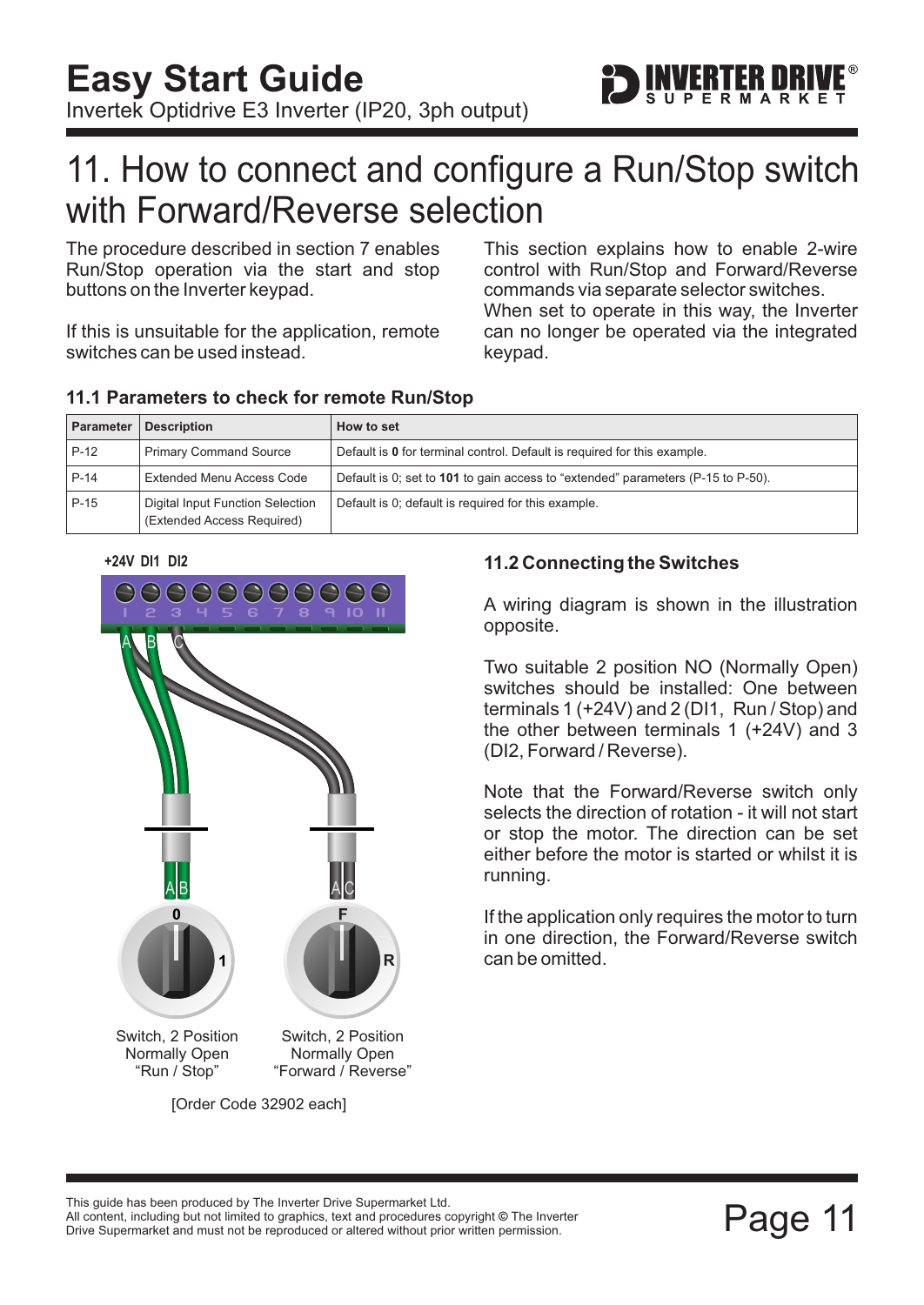

# <span id="page-12-0"></span>12. How to configure "3-Wire" control with Run Forward Run Reverse and Stop pushbuttons

The procedure described in [section 7](#page-7-0) enables Run/Stop operation via the start and stop buttons on the Inverter keypad.

If this is unsuitable for the application, remote switches can be used instead.

This section explains how to enable 3-wire control with Run Forward, Run Reverse and Stop commands via separate pushbuttons. When set to operate in this way, the Inverter can no longer be operated via the integrated keypad.

| <b>Parameter</b> | <b>Description</b>                                             | How to set                                                                       |
|------------------|----------------------------------------------------------------|----------------------------------------------------------------------------------|
| $P-12$           | <b>Primary Command Source</b>                                  | Default is 0 for terminal control. Default is required for this example.         |
| $P-14$           | Extended Menu Access Code                                      | Default is 0; set to 101 to gain access to "extended" parameters (P-15 to P-50). |
| $P-15$           | Digital Input Function Selection<br>(Extended Access Required) | Default is 0; set to 11 for 3 wire control.                                      |

### **12.1 Parameters to check for remote 3-wire control**





[Order Codes 1 x 32895, 2 x 32896]

### **12.2 Connecting the Switches**

A wiring diagram is shown in the illustration opposite.

Three suitable pushbuttons should be installed:-

**Stop:** a normally closed contact between terminals 1 (+24V) and 3 (DI2)

**Run Forward:** a normally open contact between terminals 1 (+24V) and 2 (DI1).

**Run Reverse:** a normally open contact between terminals 1 (+24V) and 4 (DI3).

A momentary connection between terminals 1 (+24V) and 2 (DI1) will start the motor (forward). It will continue to run until the connection between terminals 1 (+24V) and 3 (DI2) is broken. A momentary connection between terminals 1 (+24V) and 4 (DI3) will behave in the same way but the motor will run in reverse.

If the application only requires the motor to turn in one direction, the "Run Reverse" pushbutton can be omitted.

This guide has been produced by The Inverter Drive Supermarket Ltd.

Page 12 All content, including but not limited to graphics, text and procedures copyright © The Inverter<br>Drive Supermarket and must not be reproduced or altered without prior written permission. All content, including but not limited to graphics, text and procedures copyright © The Inverter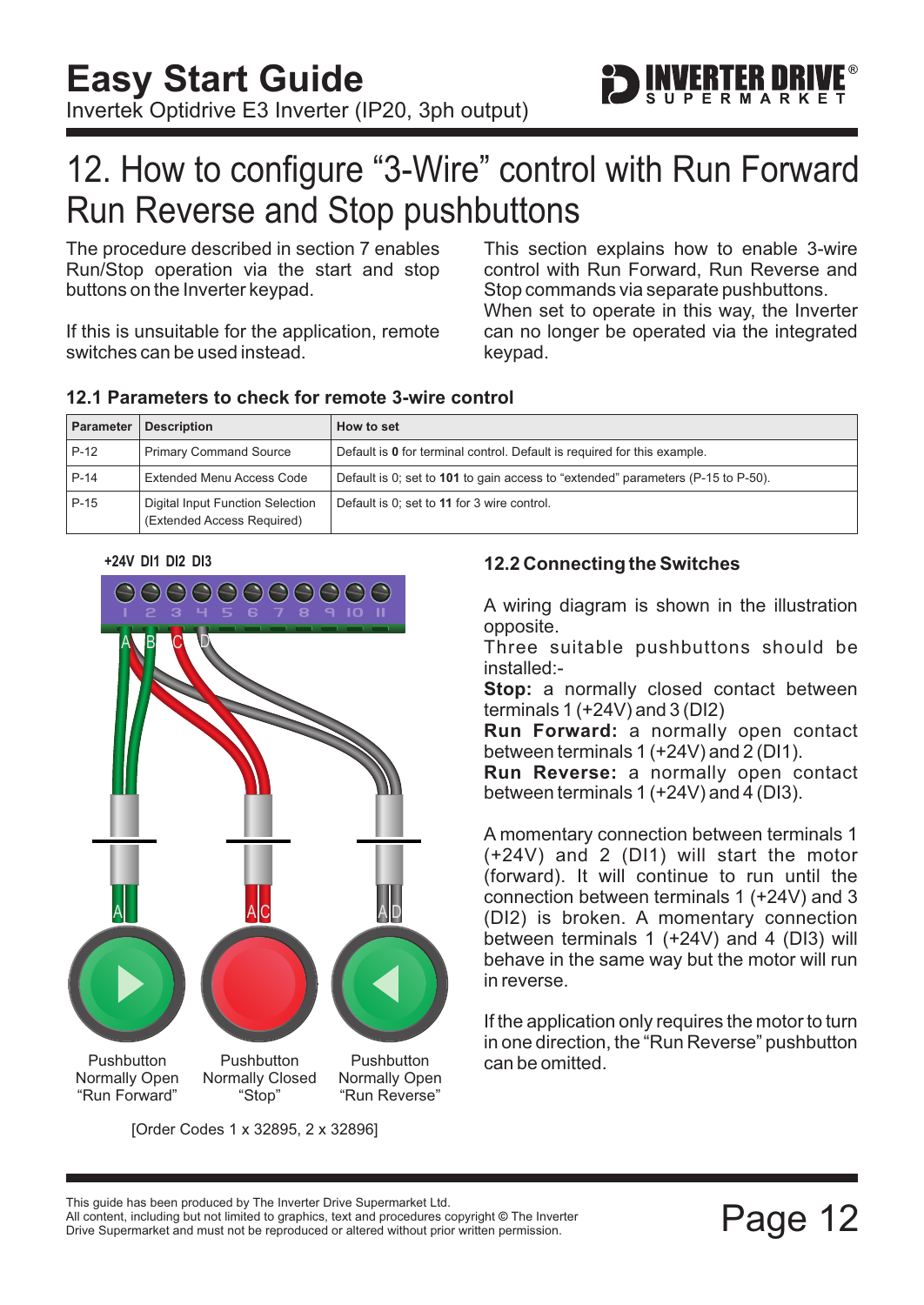

# <span id="page-13-0"></span>13. Brake Resistor Connection (size 2 and above)

**Before commencing, confirm that the Inverter and all cables are completely isolated from the power supply, have been isolated for at least 5 minutes and that the motor is not turning.**

High inertia loads can cause overvoltage trips during deceleration and lead to "O-Volt" error messages. In many cases, the solution is to increase the deceleration time to compensate.

However, if the application requires it, dynamic braking can be enabled to maintain or reduce deceleration times by absorbing the energy generated by such loads.

A Brake Resistor is first installed to absorb braking energy and dissipate it as heat. The resistor must be correctly sized for both the Inverter and application.

The "brake chopper" within the Inverter detects excessive braking energy and redirects it to the resistor when required.

| 13.1 Parameters to check for Dynamic Braking |  |
|----------------------------------------------|--|
|                                              |  |

|        | <b>Parameter   Description</b>                            | How to set                                                                               |
|--------|-----------------------------------------------------------|------------------------------------------------------------------------------------------|
| $P-14$ | Extended Menu Access Code                                 | Default is 0; set to 101 to gain access to "extended" parameters (P-15 to P-50).         |
| $P-34$ | <b>Brake Chopper Enable</b><br>(Extended Access Required) | Default is 0; set to 3 for "Enabled With Software Protection" to suit most applications. |



# **13.2 Connecting the Resistor**

A wiring diagram is shown in the illustration opposite. Connect the brake resistor to the + and BR terminals on the Inverter. The order of the connections is unimportant.

The braking resistor may get hot during operation. Ensure that it is suitably-mounted so any heat generated will not affect other equipment. Some resistors may include a thermal relay for additional protection.

It is essential that a resistor of the correct rating is used. Consult the Inverter product listing at InverterDrive.com or manual issued by the manufacturer for details.

Filis guide rias been produced by The filverter Drive Supermarket Eta.<br>All content, including but not limited to graphics, text and procedures copyright © The Inverter<br>Drive Supermarket and must not be reproduced or altere Drive Supermarket and must not be reproduced or altered without prior written permission. This guide has been produced by The Inverter Drive Supermarket Ltd.